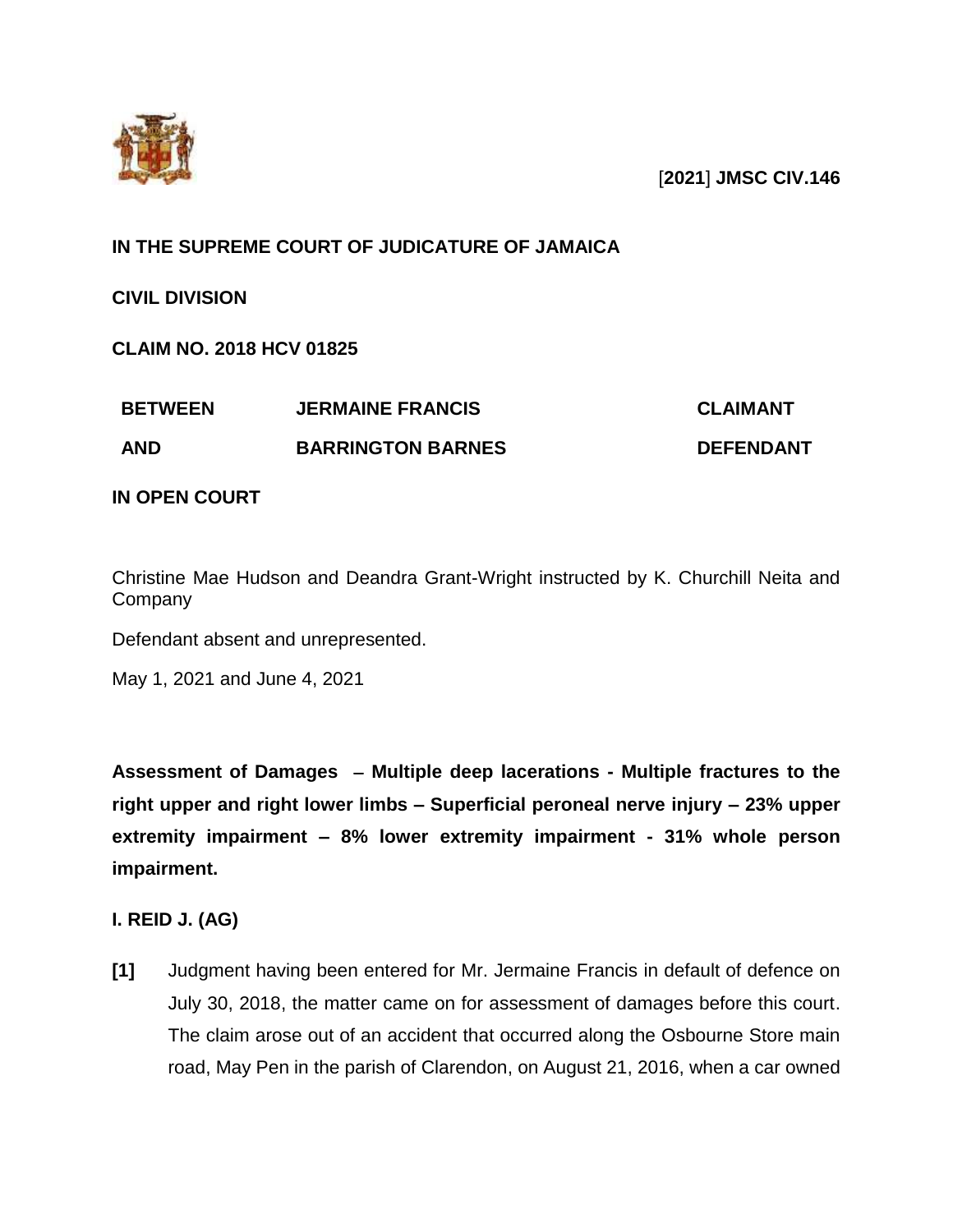and driven by Mr. Barrington Barnes collided with a motorcycle that Mr. Francis had been riding. As a result, Mr. Francis suffered injuries and loss.

#### **WITNESS STATEMENT**

- **[2]** Mr. Francis (born August 29, 1979) provided details as to the extent of his injuries and his treatment at the May Pen Hospital, Mandeville Hospital, National Chest Hospital and by Dr. Grantel Dundas. He spent five days at the May Pen Hospital and approximately one month at the Mandeville Hospital. He underwent surgery on his right wrist, right leg and right ankle. His wrist and leg were placed in a cast.
- **[3]** He required the use of a wheelchair for some time as the injury to his right hand prevented him from using crutches. This resulted in him being mostly incapacitated in bed. He later underwent physiotherapy. Eventually, he was able to use a single crutch until January 2017.
- **[4]** He received the help of a family member for six months after the accident. This was at a total cost of \$72,000.00. He also visited the May Pen Hospital on 30 occasions and the Mandeville Hospital on 10 occasions for follow-up treatment.
- **[5]** Up to June 2019, he experienced pain in his right leg and ankle when standing for extended periods. He also experienced cramps in the leg when standing, sitting or walking for extended periods. There is also a 'crackling sound' when bending his knee.
- **[6]** Mr. Francis was employed as a mason until the accident. As of May 2018, he is employed as a baker's assistant. He currently earns \$2000.00 fortnightly. This is a reduction from his prior earnings of \$10,000.00 per week on average.
- **[7]** He can no longer play football which was something he enjoyed with his friends in the community. He also suffered the embarrassment of using a bedpan whilst at the hospital.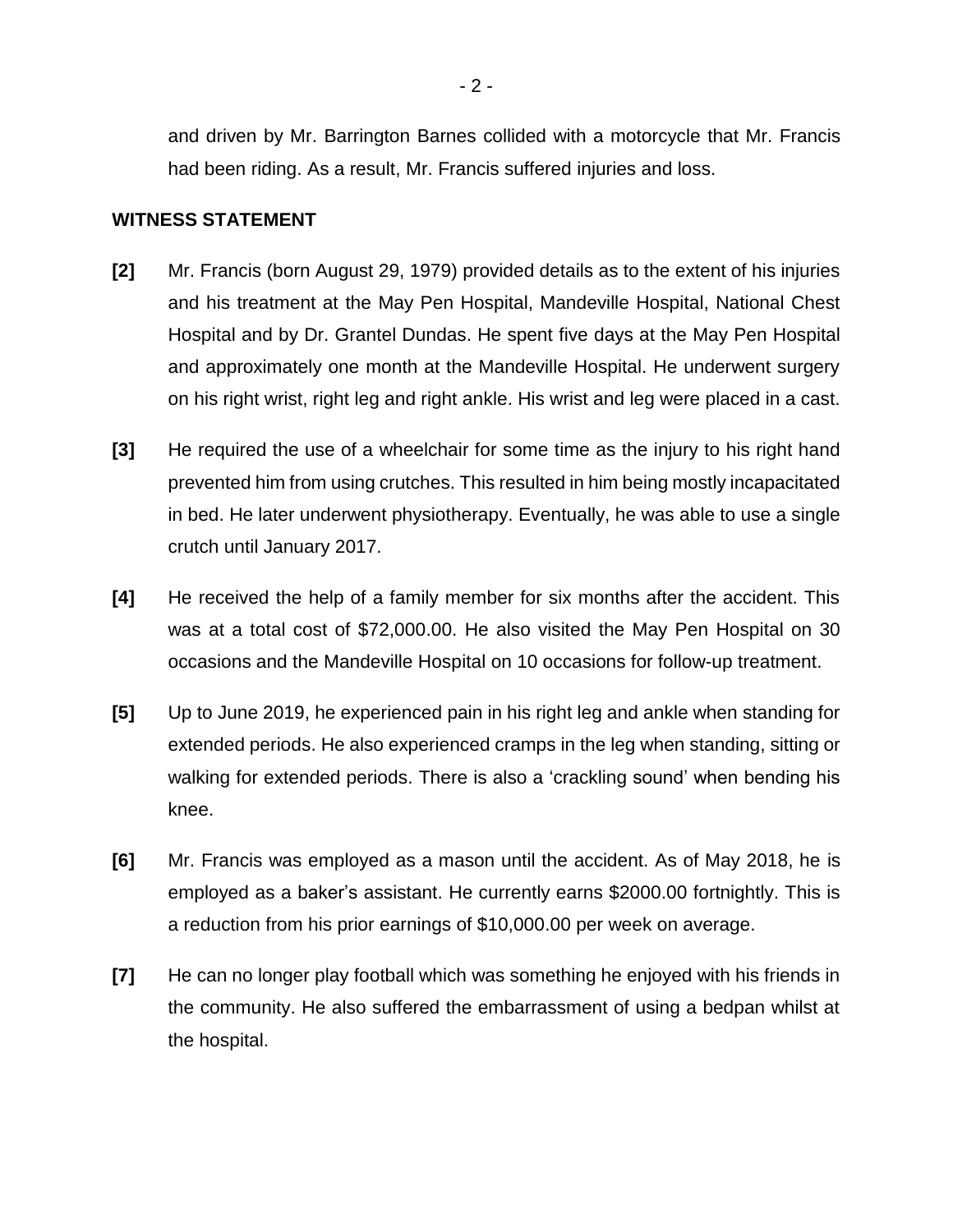#### **MEDICAL REPORTS**

- **[8]** Three medical reports were admitted into evidence.
- **[9]** The medical report of Dr. Percival Duke of the May Pen Hospital stamped February 12, 2018, contains inaccuracies as to the date of the accident. Nonetheless, it was reported that upon examination, Mr. Francis was observed to have suffered deformity of the right forearm with large laceration, deformity, swelling and tenderness of right thigh with a large deep laceration. An x-ray was done, and it was discovered that there was fracture/dislocation of right wrist and displaced fracture of right femur. The diagnosis was multiple deep lacerations and multiple fractures to the right upper and right lower limbs. He was treated and referred to the Mandeville Regional Hospital.
- **[10]** The Medical report of Dr. Amanda Chow of the Mandeville Regional Hospital dated December 1, 2017, indicates that an examination was conducted which revealed a laceration to right foot, 6 cm and 5 cm lacerations to dorsum of right hand. The diagnosis was fracture right shaft of femur, fracture dislocation of the right wrist and multiple extensor tendon injuries. He was hospitalized for 28 days, underwent surgery twice, given analgesia, pin site care and skeletal traction. He was referred to physiotherapy.
- **[11]** Dr. Grantel Dundas of Orthopaedic Associates in a report dated September 12, 2018, confirmed that he saw Mr. Francis on September 3, 2018. Mr. Francis complained of intermittent cramps in the right leg, pain in the right ankle, loss of range of motion of his right wrist and inability to make a full fist with his right hand. An examination revealed the following:

The right leg:

- a high stepping gait;
- multiple scars from accident and surgery;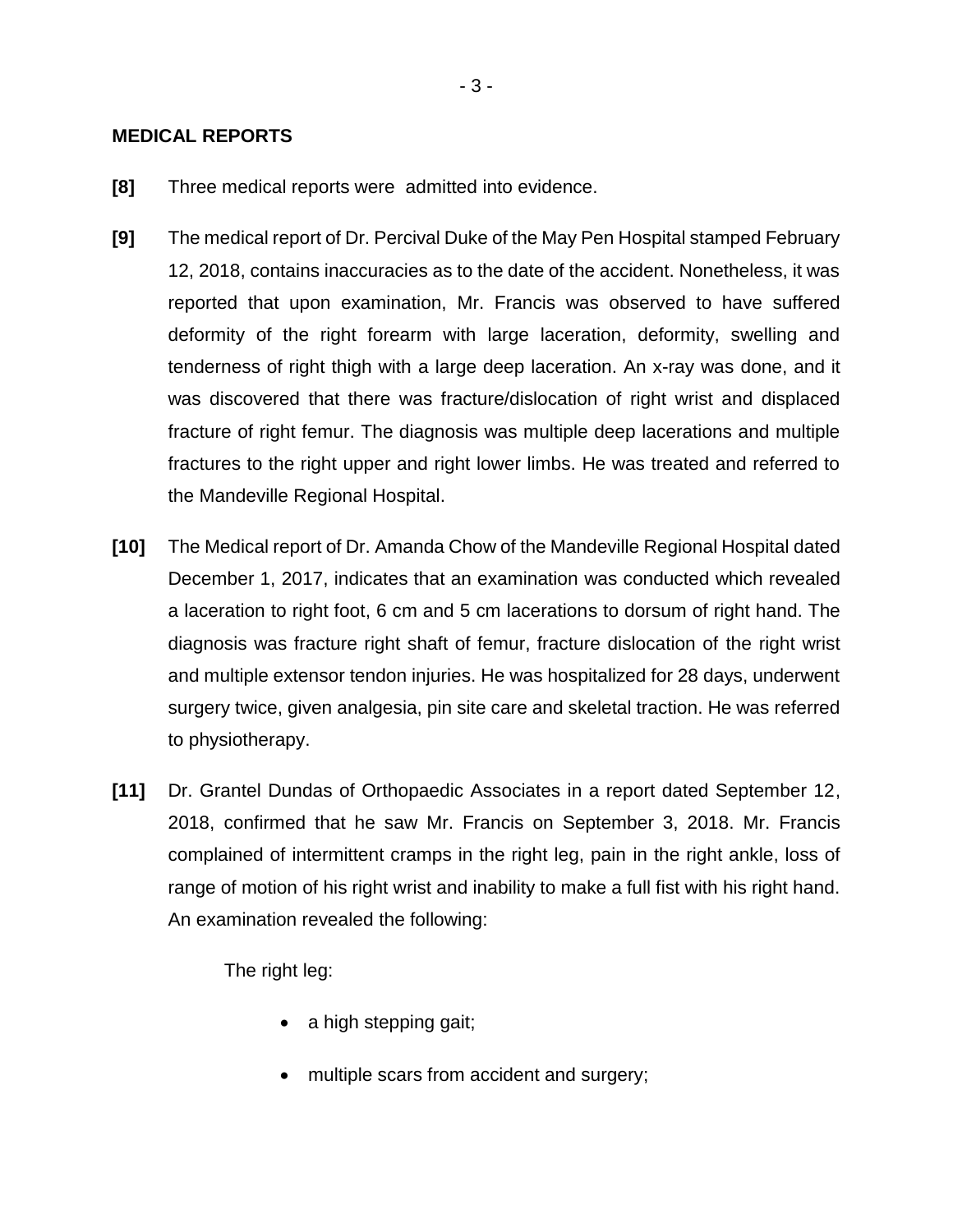- circumference of right thigh and calf were less than the right;
- reduced power in right quadricep;
- reduction in movement of ankle and toes; and
- blunting sensation at ankle scar.

The right hand:

- scars on wrist;
- reduced movement in wrist and fingers; and
- ability to make 50% of normal fist.
- **[12]** He was diagnosed with extensor tenodesis of the right wrist and hand, inferior radio-ulnar joint arthrosis right wrist, extensor tenodesis right foot and right ankle with superficial peroneal nerve injury, and a healed fracture to the shaft of the right femur.
- **[13]** A radiograph showed healed right wrist with early radio-carpal generative disease, healed right femur with locked intramedullary nail in situ and no bony injury to the right ankle.
- **[14]** His right upper extremity impairment was assessed as 38% or 23% of the whole person. His lower extremity impairment was 21% or 8% of the whole person impairment. This amounts to 31% whole person impairment.
- **[15]** A combination of surgery and/or physical therapy was recommended to improve Mr. Francis' condition. The adherent tendons would likely require surgical intervention. The nerve deficit, however, of the right foot will not recover even with surgery.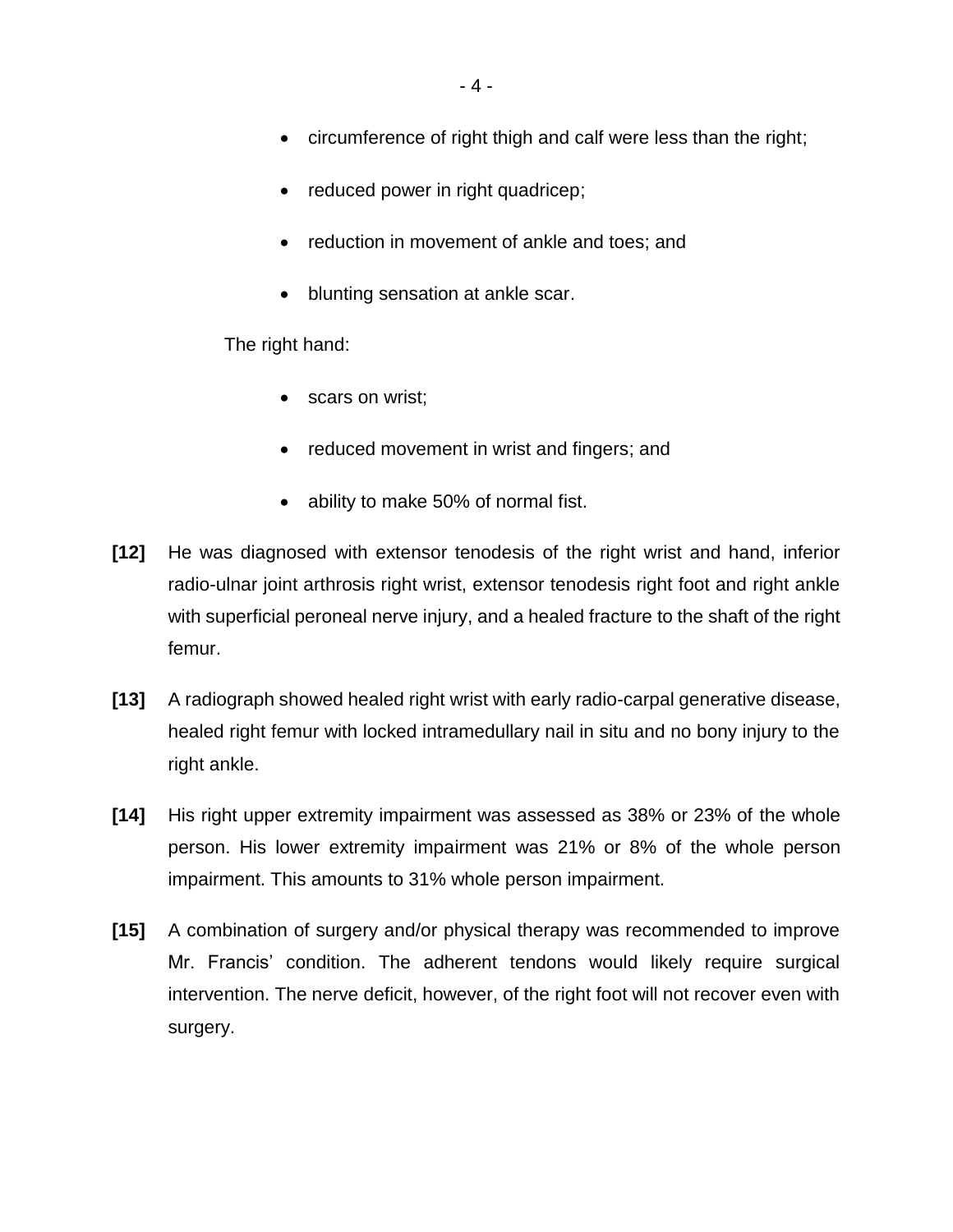### **SUBMISSIONS**

- **[16]** Counsel submitted that \$15,000,000.00 would be an appropriate figure for general damages. The sum of \$188,094.00 was requested for special damages as well as interest.
- **[17]** Three cases were presented in support of the sums claimed for general damages:
	- **Cecil Henry v The Attorney General for Jamaica and Keith Scott**  (unreported), Supreme Court, Jamaica, Suit No CL 1992 H 128, judgment delivered March 21, 1996 (also cited in Khan's Recent Personal Injury Awards made in the Supreme Court of Judicature of Jamaica, Volume 4, at page 34). The sum of \$1,250,000.00 was awarded in March 1996 (CPI 14.9) which would upgrade to \$9,035,234.90 (April CPI of 107.7).
	- **Dennis Brown v Pre Mix Limited** (unreported), Supreme Court, Jamaica, Suit No. CL 1999 B 118, judgment delivered March 24, 2001 (also cited in Khan's, Volume 5, at page 99). The award was \$850,000 in March 2001 (CPI 21.7) which equates to \$4,218,663.60 (CPI of 107.7).
	- **Gladstone White v Dorrington Ellis and Aston Nairne** (unreported), Supreme Court Jamaica, Suit No. CL 1997 W 042, judgment delivered November 23, 1999 (also cited in Khan's, Volume 5, at page 11). The sum of \$3,000,000.00 was awarded in November 1999 (CPI 20.1) which equates to \$16,074,426.87 (CPI of 107.7).
- **[18]** Special damages were presented as follows:

| Medical reports and police report                                                                    | \$17,094.00  |
|------------------------------------------------------------------------------------------------------|--------------|
| Cost of Orthopaedic Associates<br>(Consultation and medical report)                                  | \$75,000.00. |
| Transportation expenses<br>(from<br>home to May Pen Hospital and from<br>home to Mandeville Hospital | \$100,000.00 |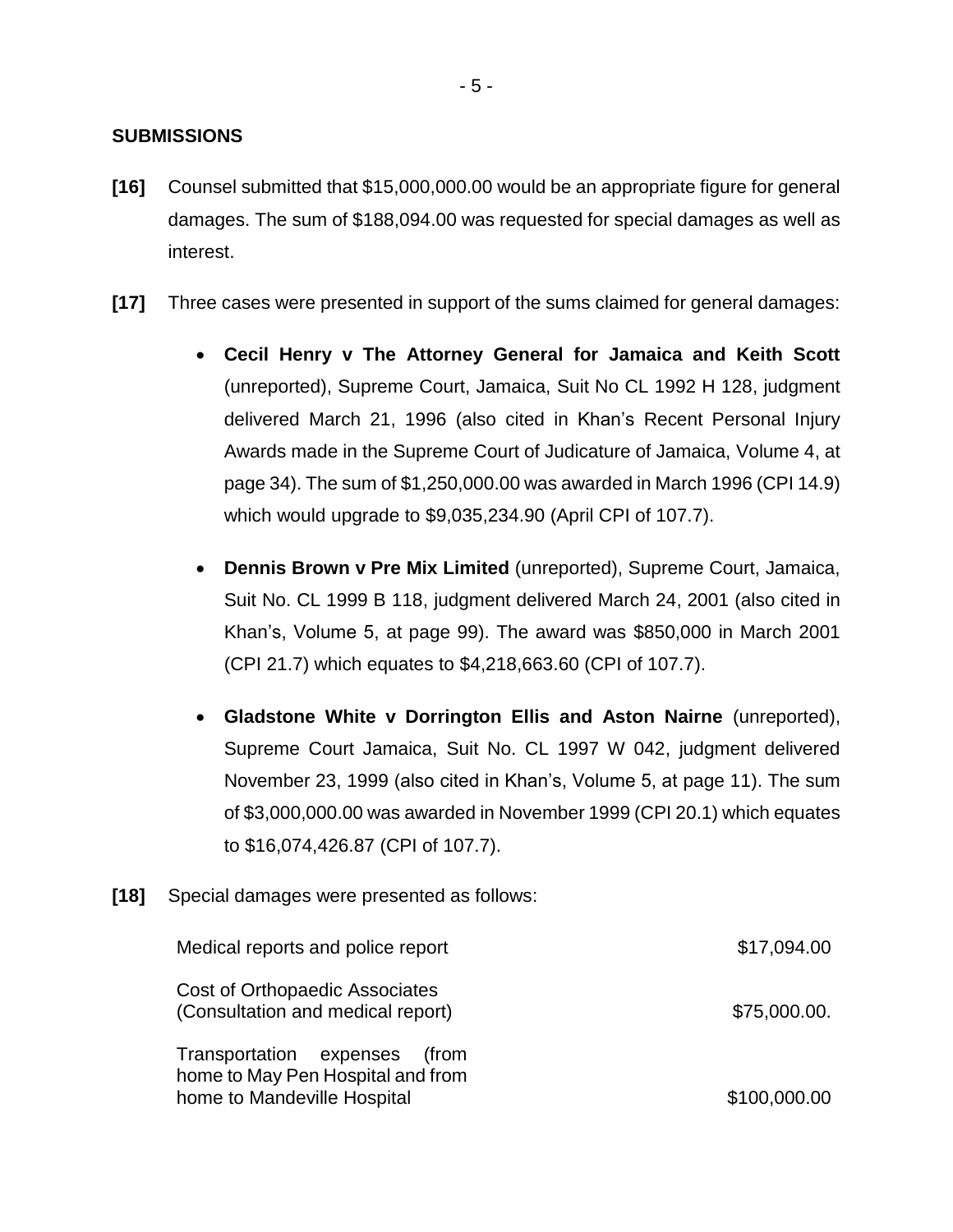#### **ANALYSIS**

#### **General Damages**

- **[19]** While there are a number of similarities between **Cecil Henry** and the case at bar, there are also important differences. The claimants in both cases, who are in similar age range, suffered injuries to both their upper and lower extremities, that is, fractures to their hand and leg. They also had lacerations, nerve damage and reduced movement in their fingers. In **Cecil Henry**, however, the claimant sustained injury to his eye and felt pain in his ribs.
- **[20]** They both underwent surgery to correct the fractures. Mr Henry spent 55 days in the hospital and required further surgery to remove the implants. Mr. Francis was hospitalized for 33 days and will require surgery and/or physiotherapy to improve his condition.
- **[21]** Mr. Henry was totally disabled for one year and seven months. Mr. Francis reported that he obtained help for six months after which time he was partially disabled and able to use a crutch until January 2017.
- **[22]** In terms of resulting disability, they both developed arthritic degeneration/radiocarpal generative disease, restriction in hand/wrist movement, reduction in toe movement and felt pain when standing for extended periods. Mr. Henry, however, could not move his knee freely whilst Mr. Francis hears a 'crickling sound' when he bends his knee.
- **[23]** There is a wide gap in terms of their whole person impairment. Henry is 14% whereas Mr. Francis is 31%.
- **[24]** It must be noted, however, that percentage of disability is only one factor to be considered, and the primary concern is a thorough assessment of the nature of the injuries and the pain and suffering and loss of amenities of claimants. I find that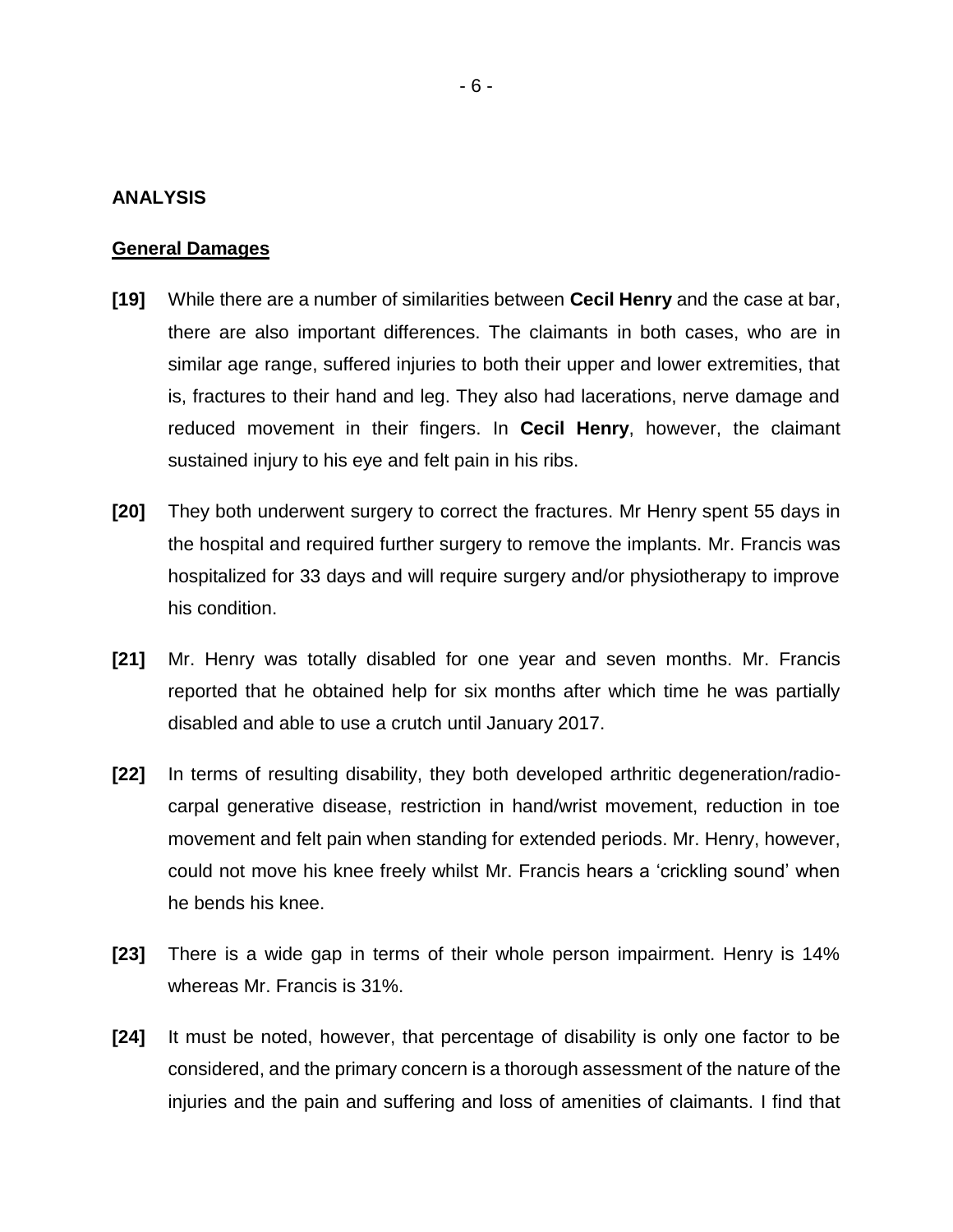although there are a number of similarities, there are differences that seem to indicate that the injuries had a greater effect on Mr. Francis than they did Mr. Henry.

- **[25] Dennis Brown v Pre Mix Limited** shares little similarity with the case at bar. The nature of the injuries is different. In that case, Mr. Brown suffered injuries to his hand whilst Mr. Francis suffered injuries to upper and lower extremities. The whole person disability of Mr. Brown was 19%, which was less than Mr. Francis in the case at bar.
- **[26]** The injuries sustained by the claimant in **Gladstone White** is more severe when compared to those suffered by Mr. Francis. The nature of their injuries differs significantly. Mr. White lost consciousness, fractured both bones in his forearm and his wrist, injured the nerve that supplies the right upper limb, fractured his thigh bone and both bones of his right leg, suffered pain to chest, neck, right hip and his fractures had difficulty healing leading to the wounds breaking down. The only similarities between the two cases were that both parties suffered fractured wrist and femur and nerve injury.
- **[27]** The claimant in **Gladstone White** was hospitalized for two months, two weeks, two days and a further eight to 19 days compared to Mr. Francis' 33 days. Additionally, in **Gladstone White**, the claimant was totally disabled for 18 months and at the date of assessment was still being seen by the doctor.
- **[28]** Their resulting disabilities also differ greatly. Mr White's arm reduced in size with soft muscles. He had a stiff right shoulder leading to his hand lying by his side and he had to use his other hand to move his right hand. He had a limp with one leg being 2 1/2" shorter requiring special shoes for both feet. His knee was stiff and could not bend. His right limb was solid, that is, could not move. Mr. Francis has suffered none of this. Mr. White's whole person impairment was 70% and the prognosis was that he would remain as he was for the rest of his life. Additionally, White's sexual relations were affected, and he could no longer play games, ride a